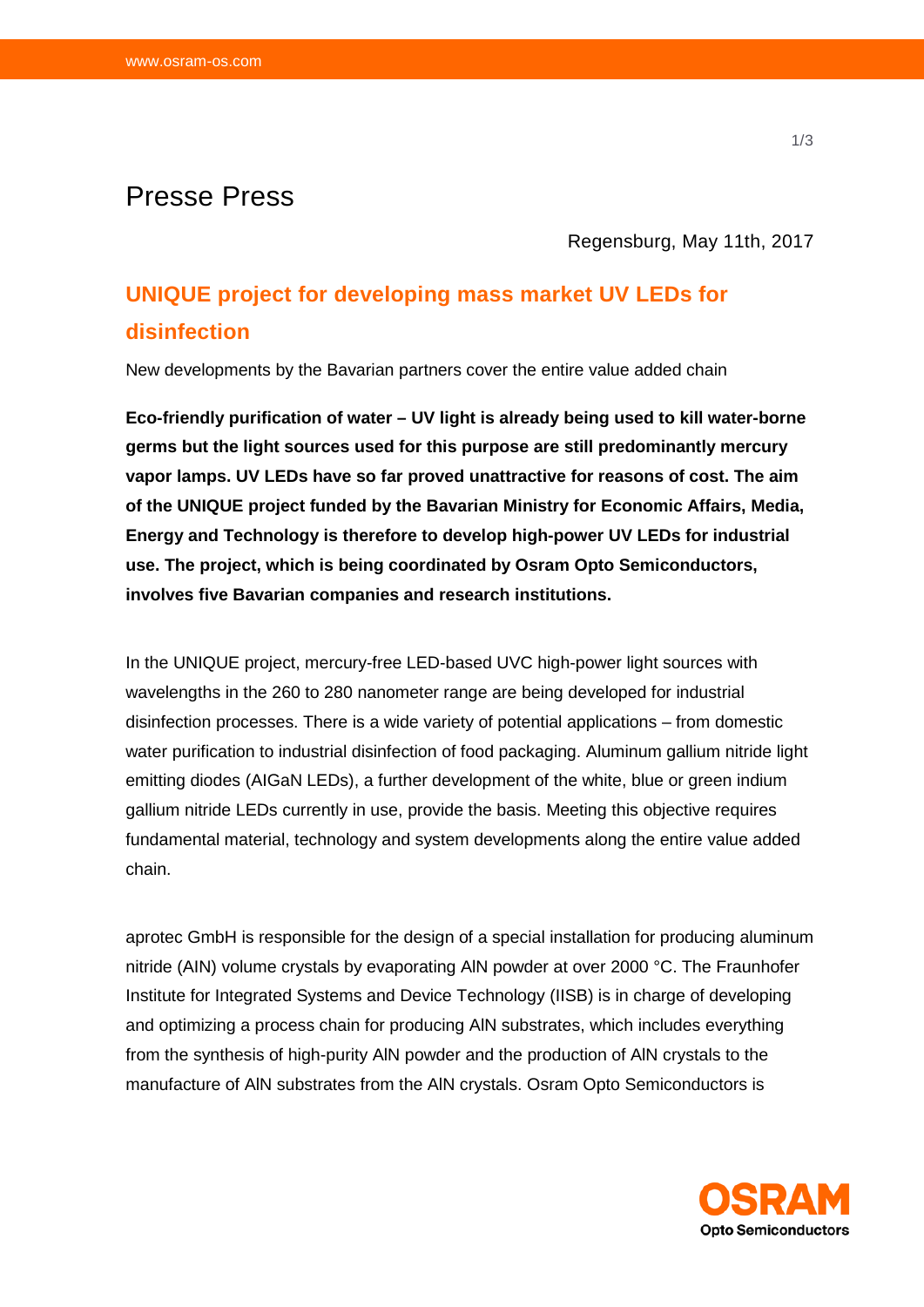developing the UVC LED chip with the associated component epitaxy and processing on the basis of the AlN substrate.

UV LED chips need the protection of a gas-tight package that offers a constant vacuum and therefore a stable atmosphere for the chip. Developing a permanently vacuum-tight package from inorganic UV-stable materials and evaluating the structure and connections are the tasks of SCHOTT AG in Landshut. Finally, Dr. Hönle AG is responsible for integrating the UVC modules in a new disinfection system and conducting the appropriate system tests.

By developing a small, cost-effective, energy-efficient, mercury-free, long-life UV diode the project partners are looking to gain a strong position on the growing market for UV LEDs and use the results of the project to strengthen Bavaria as a location for business. "Our many years of experience in the development of mass market opto semiconductor components will help make the UNIQUE project a success and contribute to bringing the prototype to market at a later date in volume production. Osram Opto Semiconductors is already active in the near UV range. UNIQUE will extend our portfolio into the deep UV range, specifically for disinfection applications", said Dr. Hans-Jürgen Lugauer, head of UV development at Osram Opto Semiconductors.

The UNIQUE project is scheduled to run from July 2016 to June 2019. It is funded by the Bavarian Ministry for Economic Affairs, Media, Energy and Technology and sponsored by VDI/VDE/IT.